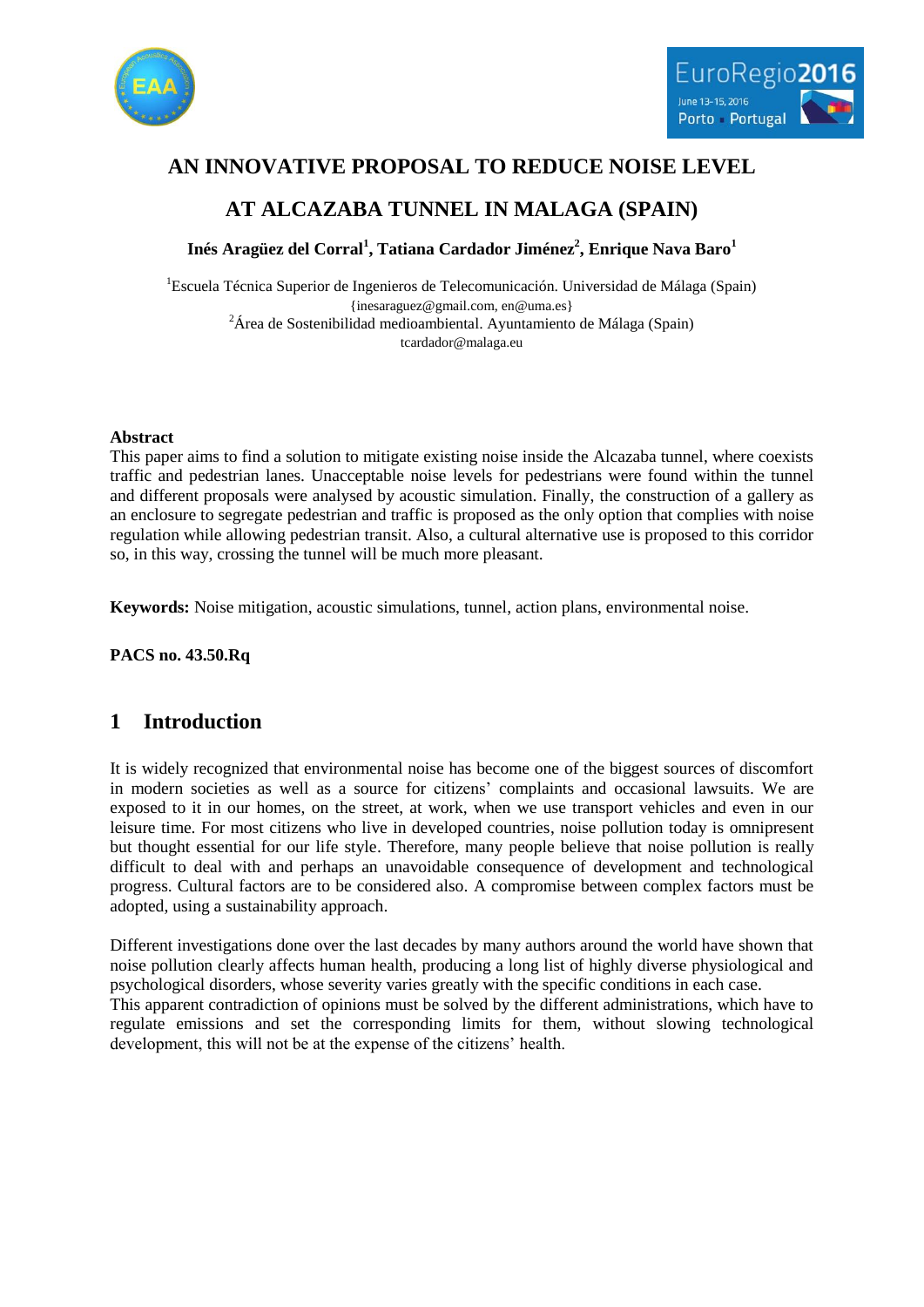

### **2 Description of the problem**

The Alcazaba tunnel is located in the city of Malaga, in the south of the Iberian Peninsula, bordered by the Mediterranean Sea, connecting the access from the historic centre and East Malaga, joining Alcazabilla Street and The Park.

This tunnel is built with a reinforced concrete curved wall, with a polished smooth surface. This makes the enclosure to have highly reflective characteristics. Inside, there are four lanes, each 3 meters wide and two sidewalks for pedestrians. The tunnel has a total length of 253 meters and is slightly curved. Since its construction, the tunnel has presented a special acoustic problem. Because of its geometry and its surface material characteristics, a very high noise level is reached inside this enclosure (keeping in mind that this tunnel is not only for road traffic but also for pedestrians). Pedestrians are exposed to an excessive noise level and it is superior to any congested urban road. This suggests that a problem of increasing noise intensity by successive internal reflections was not considered in the initial project.



Figure 1 – Alcazaba Tunnel.

Sound propagation of noise in cities has been the subject of extensive research. Lu et al. [1] described the development of a numerical model for the prediction of sound fields in city streets, concluding that the incoherent model was accurate if the width of a street is greater than 10 m. In addition, there has been considerable research into the physical phenomena of sound propagation in long enclosures. Hübelt et al. [2] performed numerical and analytical investigations on the specific sound propagation effects in and around tunnels. Also, using two-dimensional hard rough surfaces to reduce noise levels in traffic tunnel has been examined by Kan Law et al. [3]. In this paper a simplified method based in the ray theory widely used in outdoor acoustic is proposed to study different mitigation noise measures to reduce the current noise levels inside the Alcazaba tunnel.

## **3 Acoustic modelling and noise**

In order to properly evaluate the reflection processes occurring inside the tunnel, a digital model of the tunnel was made by digitizing and subsequent treatment with an acoustic program.

First, based on the design drawings of the tunnel, a 3D modelling was performed with the software Autocad 2013®.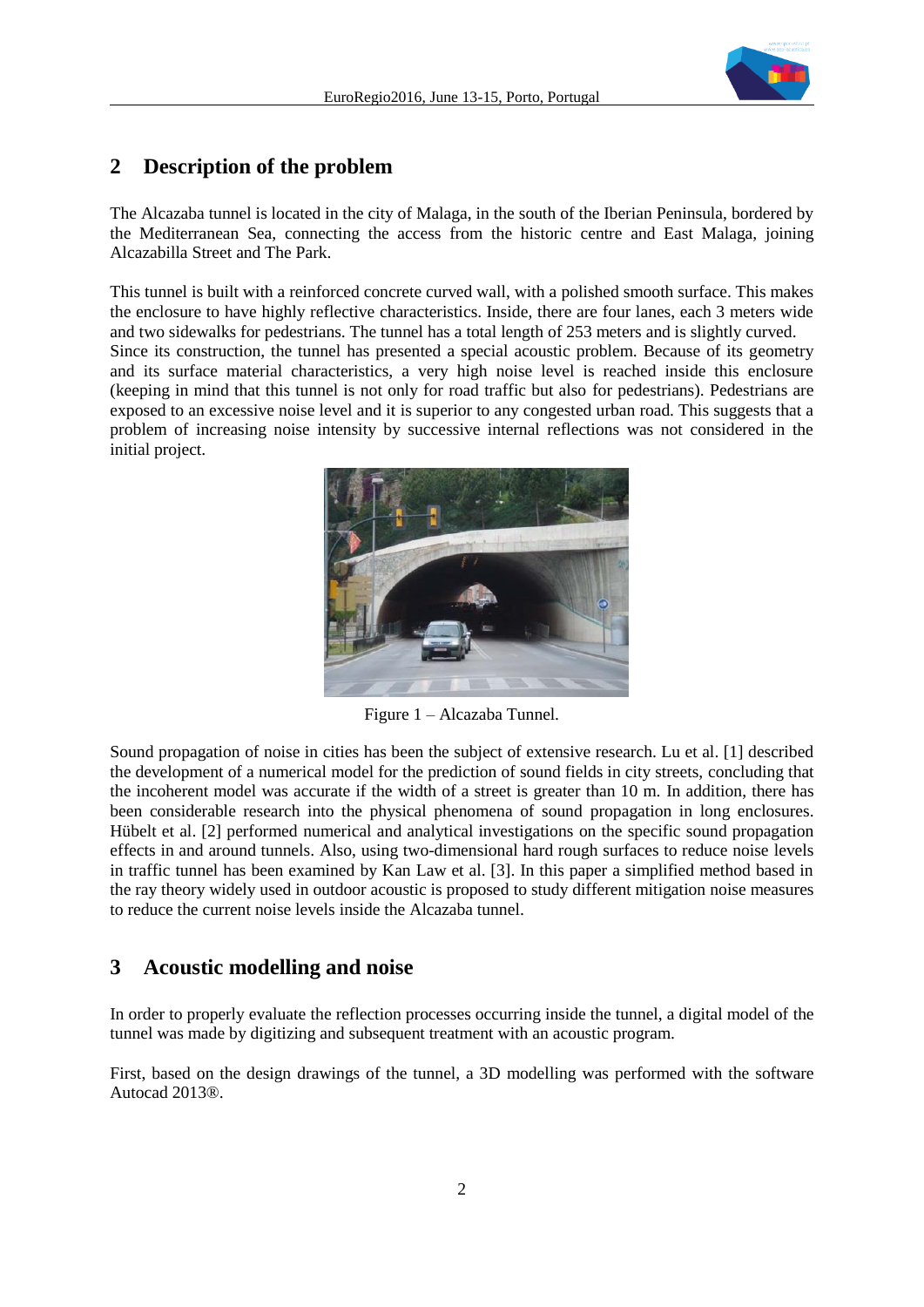

The acoustic modelling was performed with the EASE® program, where two planes (audience areas) along the sidewalk stretches were introduced at a height of 1.55 meters, which is considered as the average location of the person"s ears.

In order to evaluate existing sources of noise, the volume of traffic passing through the tunnel should be analysed, taken into consideration that both the number of vehicles and the characteristics thereof are variable. Statistics from the Mobility Area of the City Council of Malaga were taken as a basis [4].

The latest data about vehicles intensity available on the website of the Mobility Area correspond to the first four-month period of 2015. In this document, only the intensities corresponding to the east direction movement appear, being 15,877 vehicles/day in a workday, matching its peak time at 8.00 with 1,019 vehicles.

To analyse the latest data obtained from the average intensity of traffic in the west direction, the first four-month period of 2014 had to be checked, where the values obtained were as follows: The average daily intensity on working days was 825 vehicles, with a peak time at 21.00 and 133 vehicles. Comparing both directions, there is a noticeable difference between the daily measured intensities, being much greater in the east direction (15,877 vehicles/day) versus the west direction (825 vehicles/day).

By using these data, it was considered, as a maximum instantaneous value, the following occupancy of vehicles inside the tunnel: 1 vehicle every 10 meters in each lane. This value as maximum occupancy is taken to obtain the maximum emission peaks and to work with legal admissible limit values. In this way, it is ensured that in case of lower traffic levels, these threshold limits are obviously achieved. It was checked in situ that, when the traffic lights of the surrounding streets are closed, and in peak traffic periods, these values are easily reached or even exceeded.

In order to model these sources, they are considered to be evenly distributed throughout the length of the tunnel, in staggered arrangement and in both directions.

The traffic noise spectrum has been obtained from Annex II of the NBE-CA88 [5], where this kind of emission is studied in depth. It is shown in the graph of Figure 3 that most of the emitted power is concentrated at low frequencies, particularly around 200 Hz.



Figure 2 – Ease model of a section of the tunnel, showing the position of the sources.



Figure 3 - Typical frequency spectrum of road traffic (SPL).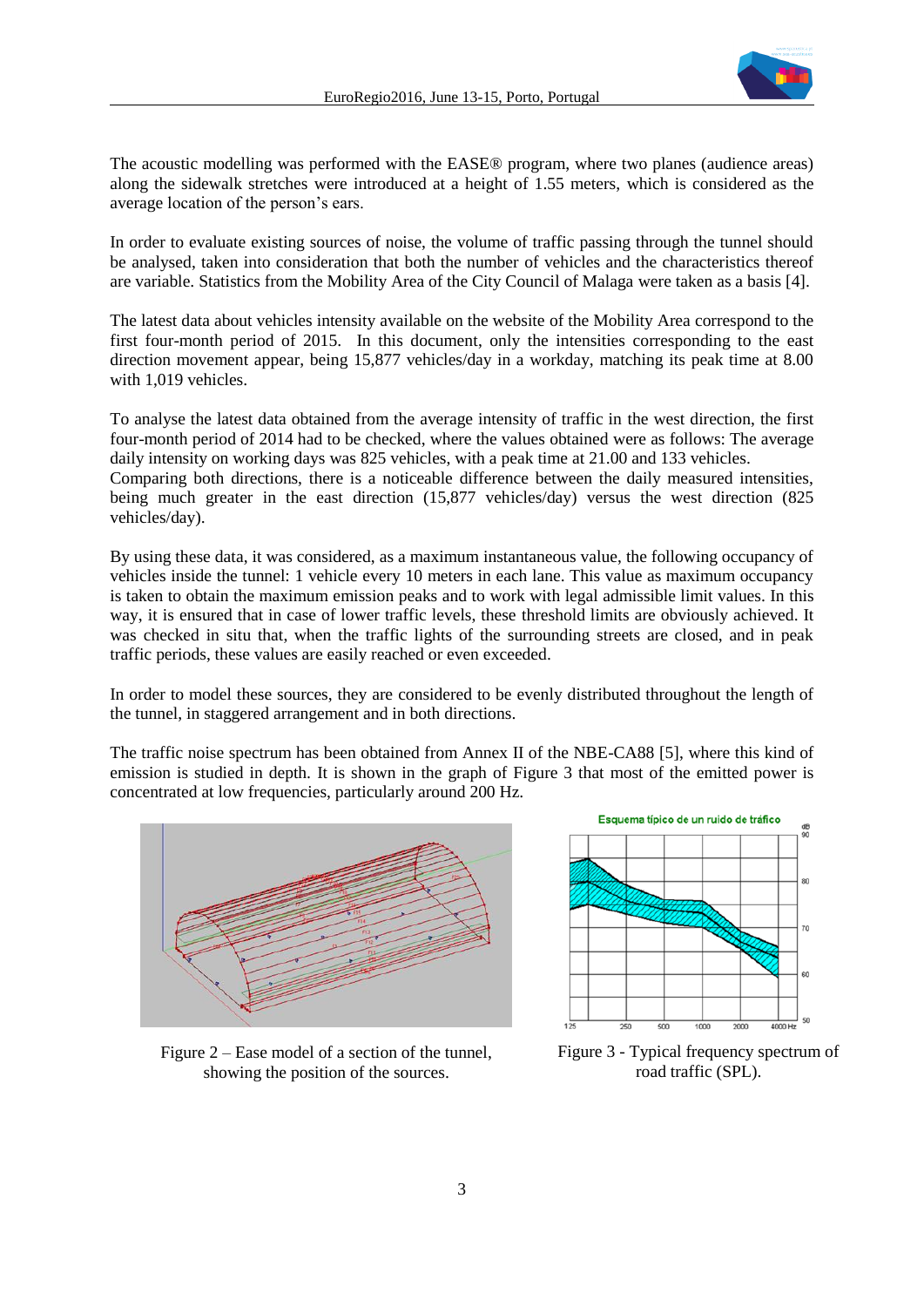

The noise spectrum illustrated in Figure 3 corresponds to measured SPL values at the edge of the road at a height of 1.20 meters. Both considering the SPL values and parameters (directivity *DI*, distance to the source *r* and atmospheric absortion coefficient  $\alpha_{\text{atm}}$ ), it is possible to estimate the source emission power PWL by means of Equation 1.

In Figure 4, the transmission power of each source is calculated, where SPL has been obtained from Figure 3,  $r = 1.845$  m,  $DI = 3dB$ . The  $\alpha$  parameter is calculated as a function of the frequency, considering Malaga usual meteorological conditions, i.e., temperature, humidity and pressure, concluding that is negligible for most of the cases.

$$
SPL(r) = PWL - 20 \log(r) + DI - 11 - \alpha_{\text{atm}} \cdot r \tag{1}
$$



Figure 4 – Transmission power of a vehicle

Once the emitted power by the sources is known, it is introduced into Ease speakers, so that the emission curves are as similar as possible. Intermediate frequency values are approximated by linear interpolation.

After finishing the modelling of the enclosure and the sound sources, the sound levels are simulated on the areas determined as "audience areas" in such place. It can be seen that the levels obtained, both direct and total, are very high, especially in the range of 200 Hz. The direct SPL level measured in the audience area is 98.45 dB. The total SPL levels reached, which are perceived by pedestrians, have a total average value with A weighted of 101.22 dBA.



Figure 5 - Curve Direct SPL levels in the current situation.



If these findings are compared with the data from the reports of noise level measurements made by the City of Malaga, it can be observed that the results agree with those obtained, obtaining an average value of 90 dB with peaks of 100 dB, which coincides with the model of the present study [6].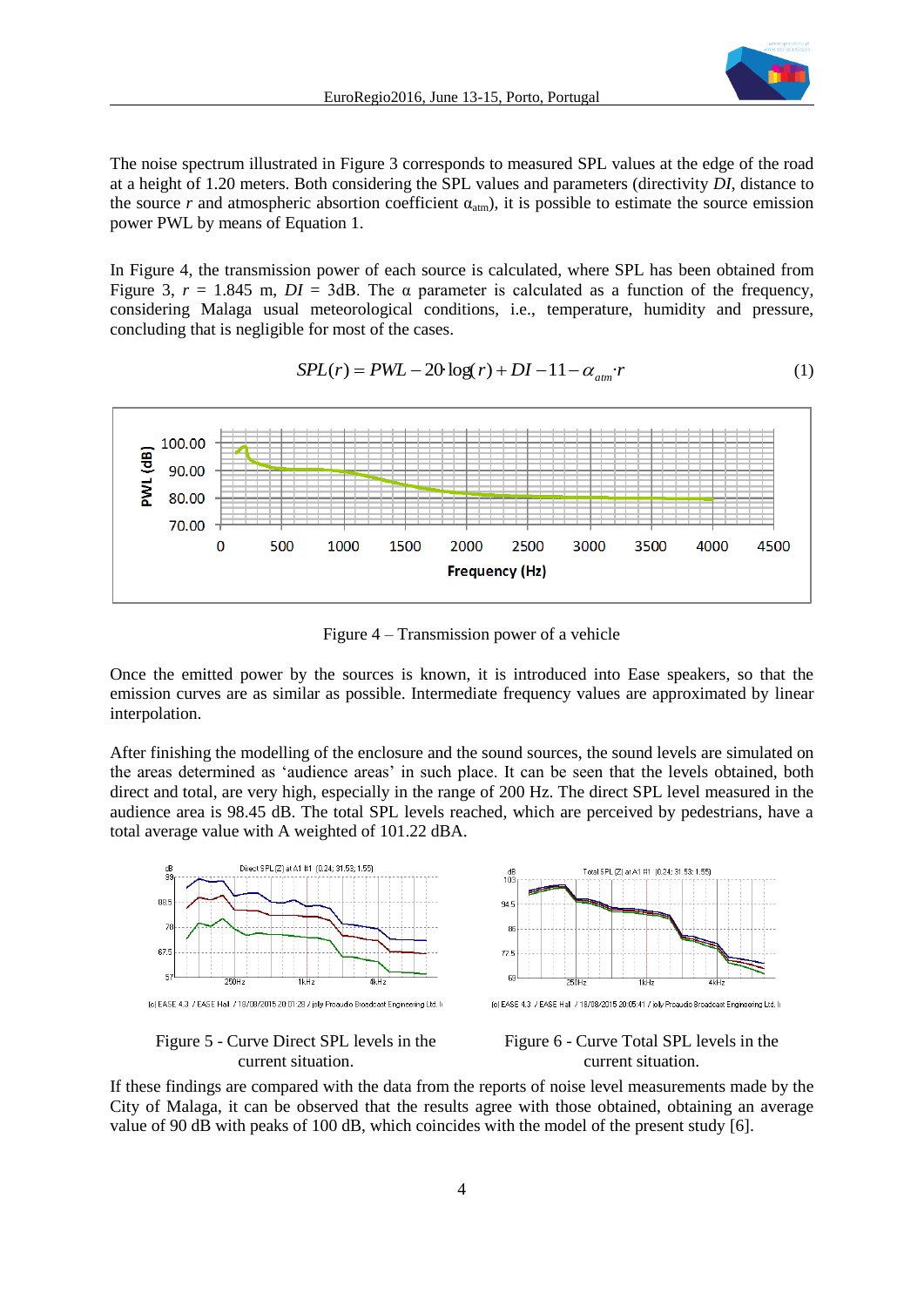## **4 Mitigation noise alternatives**

Considering the results above, it is verified the existence of a problem for pedestrian of excessive exposure to noise. In order to keep the pedestrian use inside the tunnel, some measures existing in the market to mitigate noise are studied to reduce the current exposure levels.



Figure 7 – Mitigation noise proposals.

The use of phono-absorbent asphalt is not well documented as it is a material made "in situ" and the acoustic characteristic are given by the granular structure of the used aggregate, the density of the mixture, the volume of bitumen and rubber employed, etc. However, as a rule, an average total noise reduction of  $3 - 4$  dB is estimated approximately, with a maximum of 6 dB. Its exclusive use, as it can be seen, does not solve the problem because the resulting levels are still excessively high.

A reverberating problem of many reflections inside the tunnel by hard surfaces with very low absorption coefficient seems to be evident. Therefore, covering the interior face of the tunnel with a layer of projected absorbent mortar is considered as a possible measure.

These characteristics are modelled with the simulation program, obtaining the results shown in Figure 8.a in the audience areas.

In this case, direct SPL levels are practically the same, as could be expected, while the total SPL levels have considerable decreases, with a total average value with A weighted of 94.45 dBA. This difference remains very low, so it is not enough as an implementing measure.

Another proposal arises by placing transparent noise barriers. In this category, methacrylate barriers are chosen because of its transparency, strength, ease of handling, heat resistance and noise attenuation rate (a typical value of R=30 dB is obtained with a 15 mm width barrier). Thus, apart from its function to reduce noise, being a transparent screen will have a lower social rejection for safety, cramped feelings or claustrophobic reasons.

Two options are contemplated to place these barriers. The first one, only with vertical elements, and a second option, with vertical and horizontal elements. Both options try to avoid that the acoustic rays paths, caused by reflections into the geometry of the tunnel vault, reach the pedestrian area. The first option is simulated with a 2 meters high barrier, with the results shown in Figure 8.b.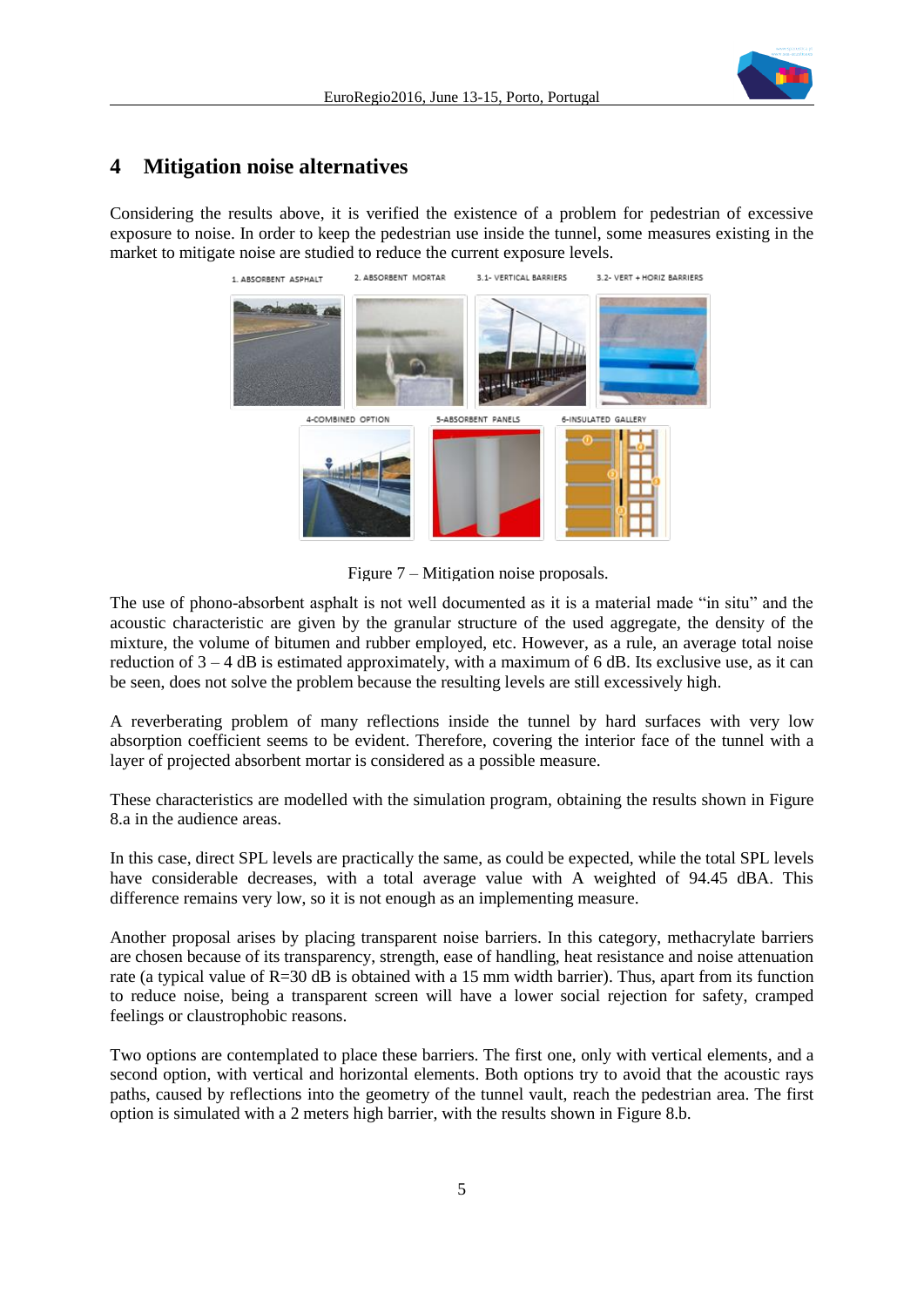







(c) EASE 4.3 / EASE Hall / 27/08/2015 13:08:02 / jolly Proaudio Broadcast Engineering Ltd. Is



(c) EASE 4.3 / EASE Hall / 04/03/2015 19:42:22 / jolly Proaudio Broadcast Engineering Ltd. Is (c) EASE 4.3 / EASE Hall / 28/08/2015 13:55:30 / jolly Proaudio Broadcast Engineering Ltd. Is



(c) EASE 4.3 / EASE Hall / 03/09/2015 13:41:46 / jolly Proaudio Broadcast Engineering Ltd. In

e)

Figure 8 – Total SPL results from each studied proposal. a) Projected absorbent mortar b) Acoustic barriers: option 1 c) Acoustic barriers: option 2 d) Combined proposal e) 5 meters panels.



Figure 9 – Detail of barriers modelling in the simulation program.

It was found that the direct SPL is reduced drastically with this option, with a huge difference between maximum and minimum in the simulated levels, however, total SPL levels remain quite similar to the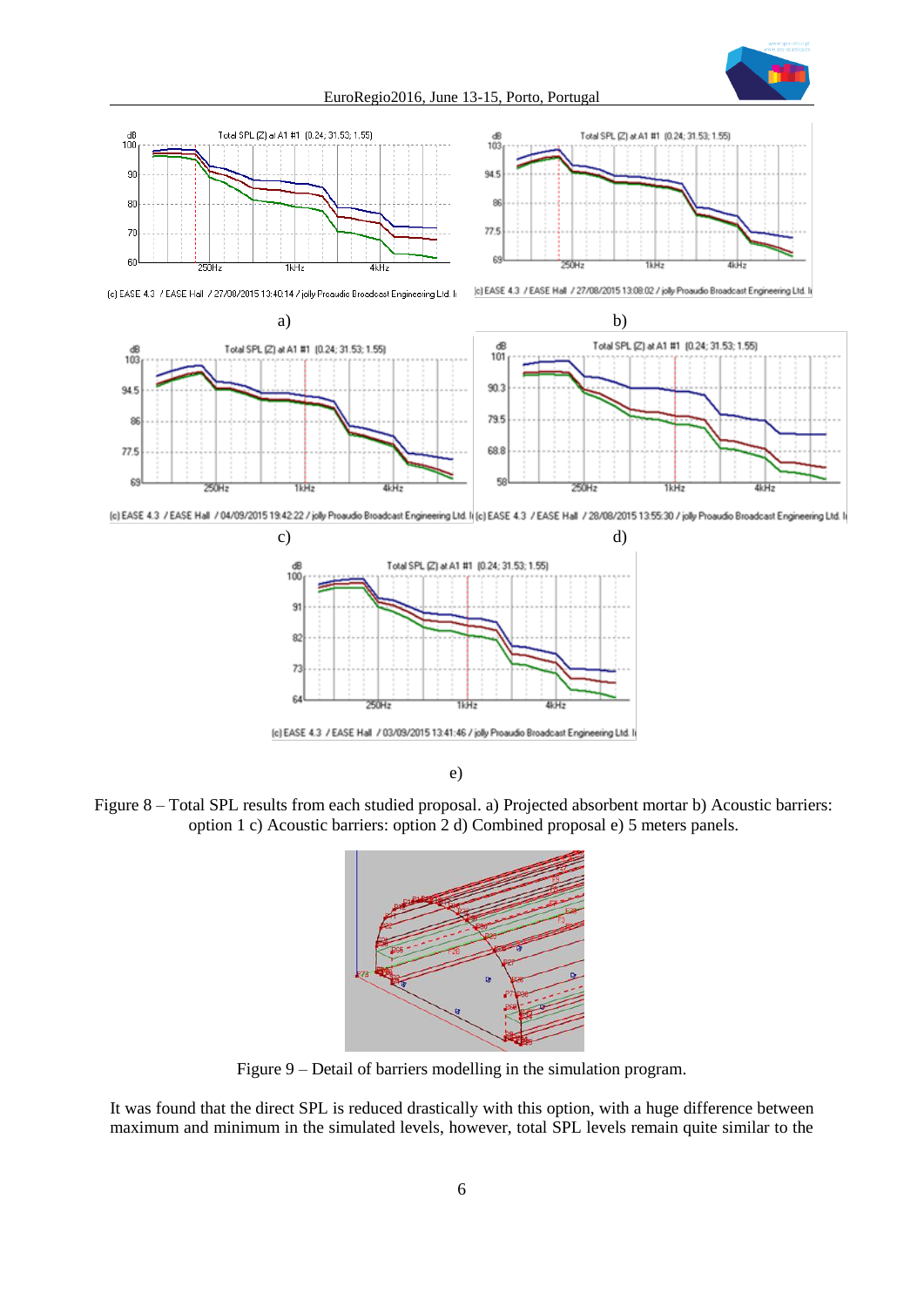

originals, with a total average value with A weighted of 100.5 dBA, that is, less than 1 dB difference, showing a problem of excessive reverberation.

In order to rule out the possible phenomena of early reflections in the pedestrian area, a horizontal barrier at 2.20 meters is considered, which coincides with the vertical one mentioned above. At this point, it must be said that a union between barriers has not been considered because a totally isolated enclosure should be ventilated, and an emergency evacuation should be provided. This assumption has been studied later with more common and cheaper materials. Once the planned barriers are inserted, the sound level is simulated in the scheduled audience areas.

It can be observed that large noise reductions are not achieved with these barriers. Direct SPL remains almost the same as option 1; however, there is a big difference between the maximum and minimum values. In Total SPL levels, no significant noise reduction is observed as it can be seen in figure 8.c.

Since each one of the individual measures does not solve the problem by itself, it has been considered the combination of the three of them. Thus, direct sound can be decreased by using barriers, while reverberated sound can be reduced with asphalt and absorbent mortar.

First, noise barriers and absorbent mortar are introduced in the model, with the results shown in Figure 8.d. In this case, a total A weighted value of 92.34 dBA is obtained. If 3 dB, the attenuation produced by absorbing asphalt, is subtracted from this total SPL value, we would have a total level of 89.34 dBA. Although this value experiments a significant reduction, it remains too high, besides the high cost of the implementation of the three measures.

Placing absorbent panels instead of using a mortar layer is analized to increase the absorption of the enclosure. Three different panel configurations are studied: the first with a line that begins at 2 meters high until 4 meters high, the second begins at the same point but reaching 5 meters high and, finally, the last configuration goes from the ground to 5 meters high. All the options are simulated and the greatest reduction is obtained in the third option, although the result is not particularly high as it can be seen in Figure 8.e, since it is only reduced a value of 5 dB.

The latest proposal is perhaps the one which most modifies the internal geometry of the tunnel because it is planned to unify the sidewalks, moving lanes, and to place an insulating wall to separate vehicles and pedestrians spaces. In order to configure the desired interior noise level, established acoustic quality limits have been consulted in the spanish legislation. In this study, it has been considered that the use of this passage at night is minimal, both for pedestrians and for existing traffic inside the tunnel; therefore, the calculation is made only for daytime being this the worst possible scenario. Note that the maximum peak of average daily traffic is in daytime. If the enclosure is going to be assimilated to a cultural urban space, which will be described later, the quality objective [7] [8] stipulates that the maximum contaminant traffic noise should not exceed 60 dB inside the tunnel.

To adapt the proposed level to human ear perception, NC curves are used. In this case, an interior level between 50 and 60 dB must be reached, which corresponds to NC45 curve. Knowing the existing noise in the outside area and the inside desired sound level, the required insulation for the dividing wall can be calculated. Operating according to the established procedure in ISO 717-1:2013 [9] and EN 12354-1:2000[10], a requirement standardized global insulation of 50 dB is obtained.

The solution for the insulating wall is to provide a multiple layer one composed of a standard 12 cm width brick wall, a plaster trim and a multilayer insulation compounded of a bituminous sheet with porous material on both sides. The whole is coated with a double hollow brick partition and plaster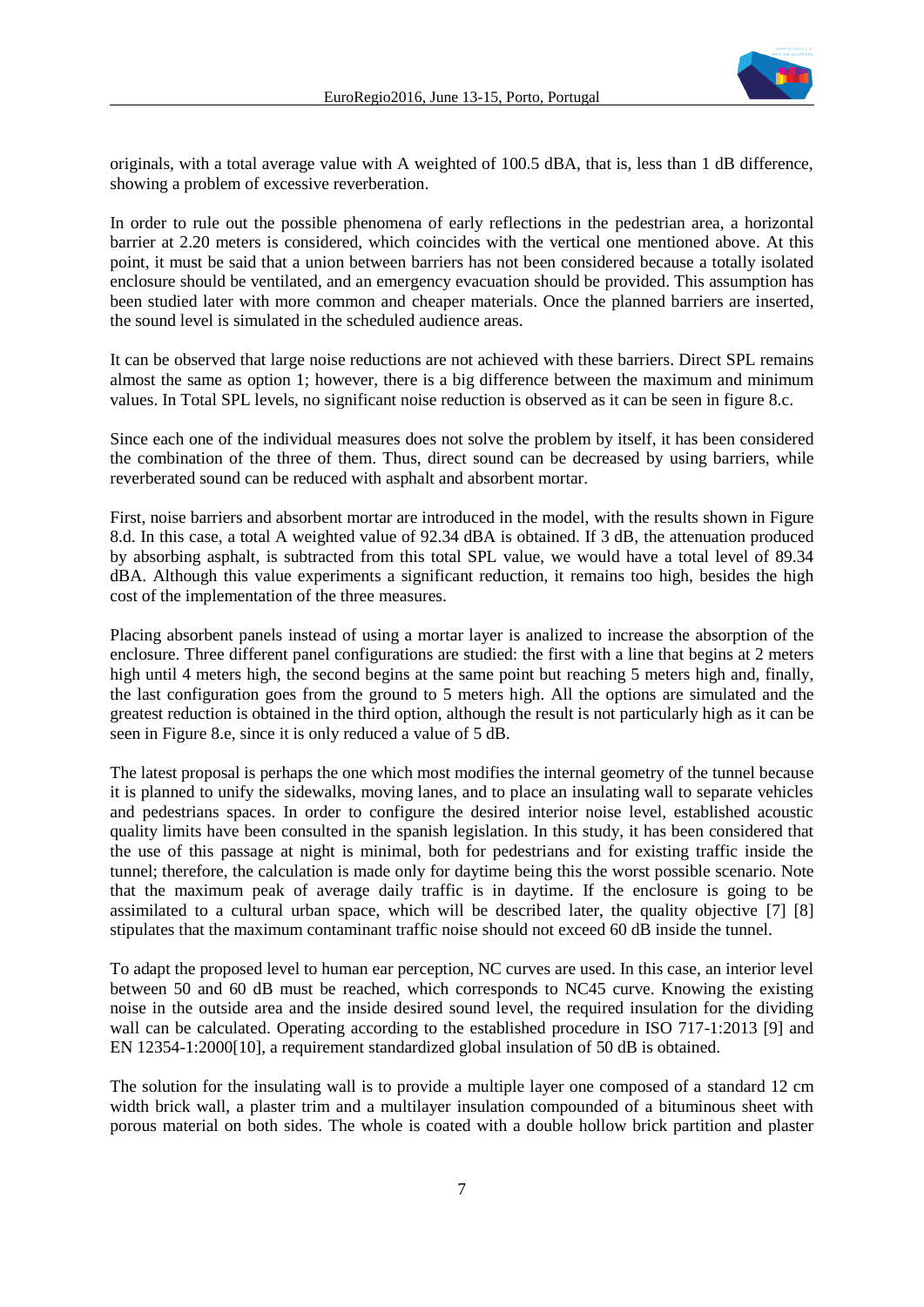

interior trim. To avoid transmissions, a 10mm impact noise insulating layer on the slab made of crosslinked and foamed polyethylene is contemplated. After that, a slightly reinforced protection mortar is poured over this set, and it will end with a decorative finish. The upper horizontal partition is treated with a suspended ceiling which consists of a welded steel structure where the shock absorbers will be fixed to hold the ceiling profiles. Under this, a 40 mm mineral wool layer and an acoustic sandwich panel formed of two plasterboard sheets with an inner acoustic membrane are arranged.



Figure 10 - Acoustic insulation a) Designed wall section b) Designed floating floor section c) Designed suspended ceiling section. Source: http://www.danosa.com/.

In order to avoid the stifling hall effect, some windows have been planned, which connect the study area to the vehicle space, and two doors for emergency evacuation. These elements, to prevent an insulation weakening in the wall, must have special acoustic characteristics.

Knowing the dimension of all gaps to install and the insulating wall, the calculation equation for mixed insulation [11] can be used, obtaining a global insulation of 51 dB, which is higher than the previous calculated limit of 50 dB.

$$
R = 10 \log \left( \frac{Sv + Sp + Sc}{Sv \cdot 10^{-0.1Rv} + Sp \cdot 10^{-0.1Rp} + Sc \cdot 10^{-0.1Rc}} \right) \tag{2}
$$

Where:

R is the global mixed reduction index. (dB)

Sv, Sp, Sc are the surface to windows, doors and the wall respectively.  $(m<sup>2</sup>)$ Rv, Rp, Rc are the acoustic reduction index corresponding to windows, doors and the wall respectively. (dB)

The created corridor forms a public gathering space that will have to be equipped with all facilities of safety and comfort which are demanded by different regulations and codes (fire protection, emergency evacuation, ventilation, electrical safety, etc.).

Furthermore, Malaga is emerging as a city that supports a very important cultural selection. In this context, it is considered that in the existing supply will fit a gallery for the "Alternative Art" or "Underground". This created space inside the passage is ideal for showing this type of art, since its appearance perfectly fits with the "Underground" urban art and does not requires an excessive acoustic conditioning. Spaces with glass boxes have been planned for the most valuable works and the opposite area could be dedicated to the graffiti art. The existent hall can incorporate a bike lane, which is perfectly compatible with the idea of the exhibition gallery indicated above. All this will define a whole idea that could become a centre of attraction for all those who want to enjoy a different perception of art.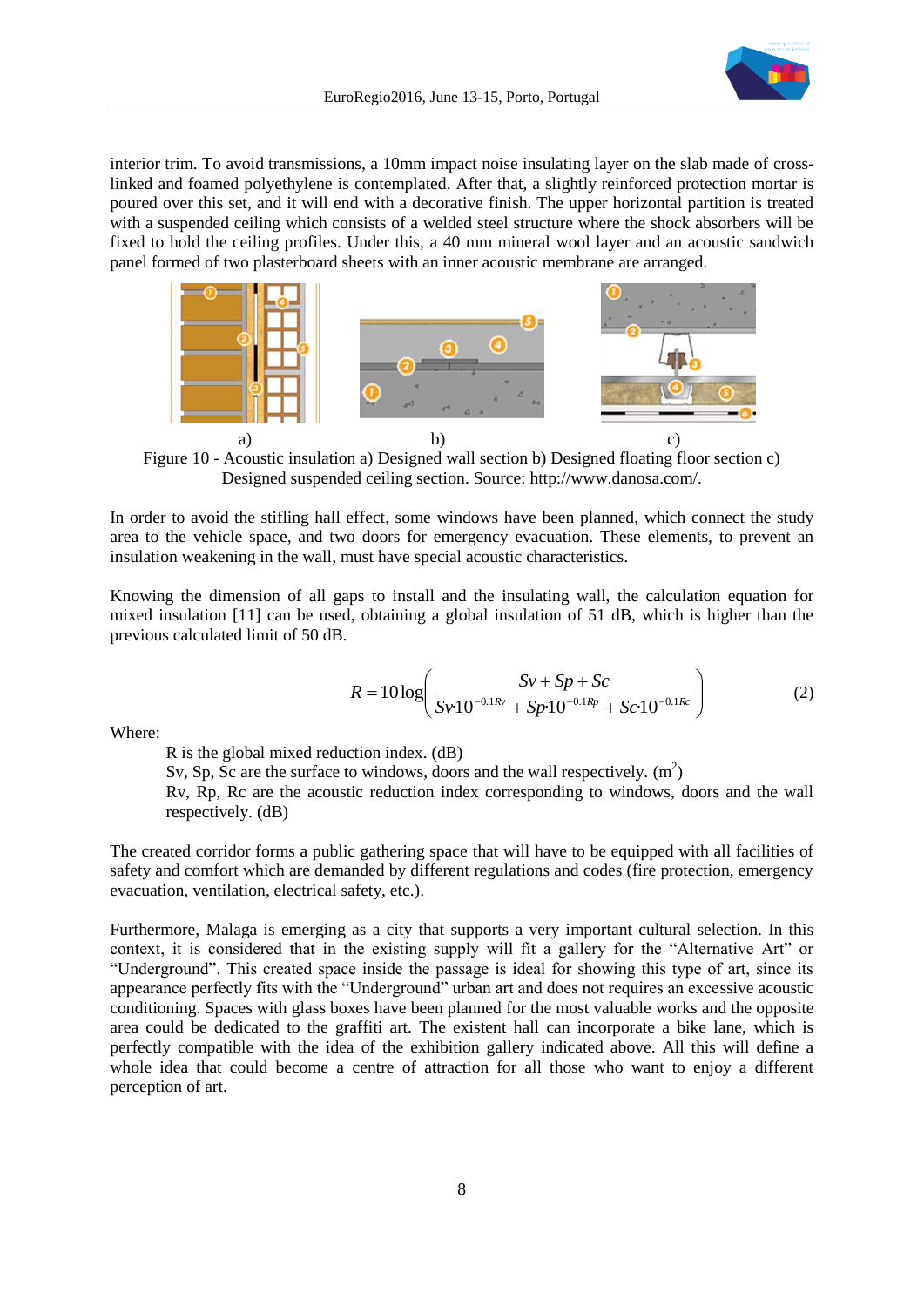

The above clashes with the useful width of the corridor because it can be too narrow. However, these dimensions could be considerably increased if one of the lanes of the tunnel is eliminated. Note that, according to provided statistics by the Mobility Area of the City Council of Malaga, the daily measured intensity in west direction is quite small. In addition to this value, the effect of the possible pedestrianization of surrounding streets must be added.



Figure 11 - Section of the proposed gallery with a suppressed lane



Figure 12 - Interior elevation of the proposed gallery

## **5 Results**

Shown in the table below, a summary of the obtained results can be seen, indicating the noise reduction for each solution and the final achieved levels

| PROPOSAL | <b>DESCRIPTION</b>           | <b>ACOUSTIC</b><br><b>REDUCTION</b><br>(dBA) | <b>FINAL SOUND</b><br>LEVEL (dBA) | <b>COMPLIANCE</b><br><b>WITH</b><br><b>OBJECTIVES</b> |
|----------|------------------------------|----------------------------------------------|-----------------------------------|-------------------------------------------------------|
|          | PHONO-ABSORBENT ASPHALT      |                                              | 98,22                             | NO                                                    |
|          | <b>ACOUSTIC MORTAR</b>       |                                              | 94,45                             | NO                                                    |
|          | <b>METHACRYLATE BARRIERS</b> |                                              | 100,5                             | N <sub>O</sub>                                        |
|          | ASPHALT+MORTAR+BARRIERS      |                                              | 89,34                             | N <sub>O</sub>                                        |
|          | <b>ABSORBENT PANELS</b>      |                                              | 96,18                             | N <sub>O</sub>                                        |
|          | <b>INSULATED HALL</b>        | 41                                           | 60                                | <b>YES</b>                                            |

| Table 1 – Summary of improvement proposals |  |  |
|--------------------------------------------|--|--|
|                                            |  |  |